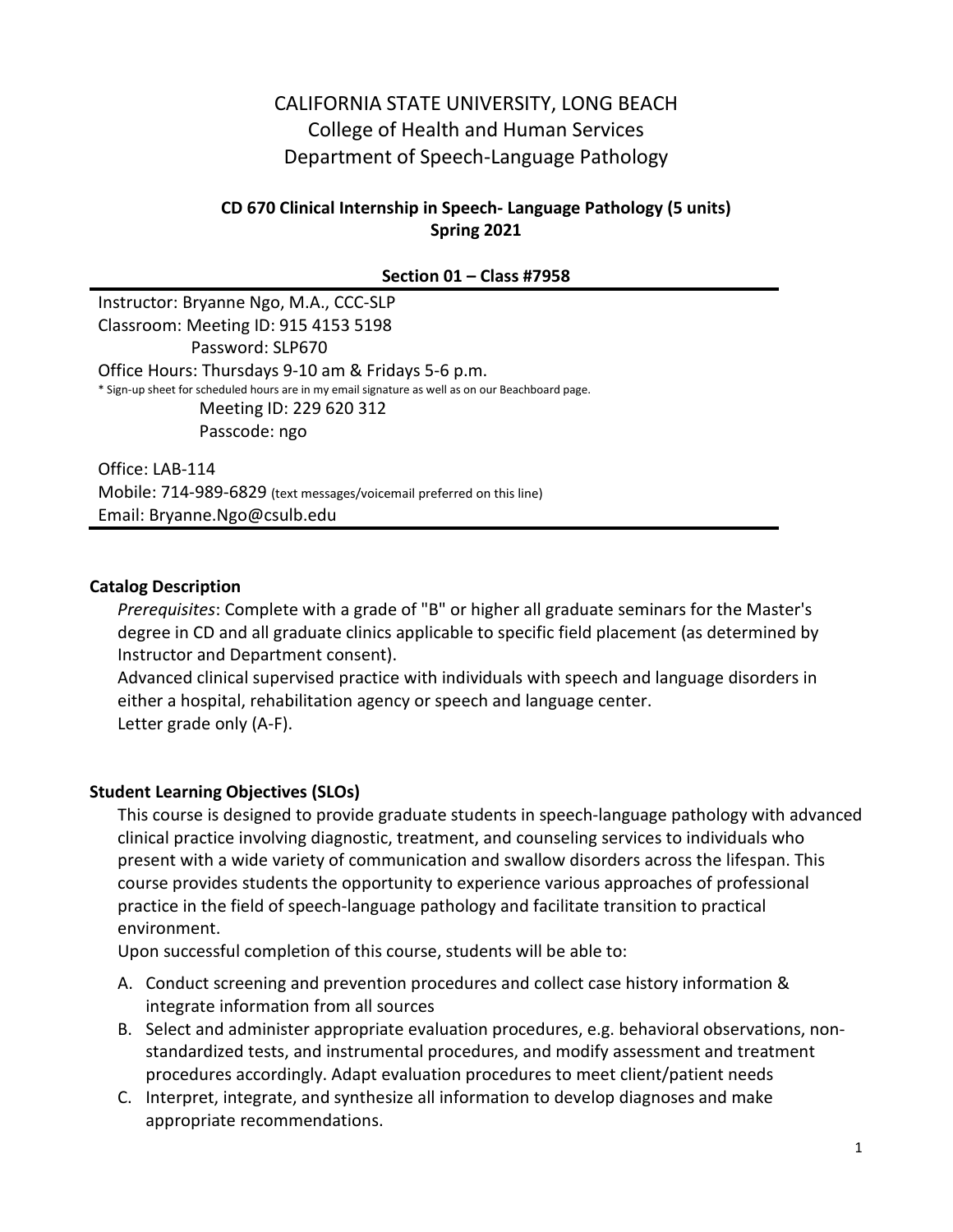- D. Develop setting-appropriate intervention plans with measurable and achievable goals that meet needs of clients.
- E. Implement intervention plans by selecting or developing appropriate materials and instrumentation for intervention.
- F. Systematically measure and evaluate treatment outcomes and document client's progress using quantitative and qualitative data.
- G. Modify intervention plans strategies, materials, or instrumentation as appropriate to meet the needs of clients
- H. Apply current research-based/theoretically-sound principles and techniques to assessment and intervention.
- I. Recognize the needs, values, preferred mode of communication, and cultural/linguistic background of the client/patient, family, caregivers, and relevant others and modify assessment and intervention accordingly.
- J. Use appropriate oral and written language or other forms of communication with client, relevant others, and other professionals.
- K. Collaborate with other professionals in case management
- L. Provide counseling regarding communication and swallowing disorders to clients, family, caregivers and relevant others
- M. Exhibit professional conduct including integrity, accountability, diligence, and respect when working with clients/patients, family, caregivers, supervisors, and colleagues.

## **Course Policy**

- Students are expected to abide by the ASHA Code of Ethics. Violations of the Code of Ethics may result in permanent dismissal from clinical internship and may be subject to the dismissal from the academic program.
- Students are expected to strictly adhere to the guidelines of the Health Insurance Portability and Accountability Act (HIPAA) [http://www.hhs.gov/policies/index.html\).](http://www.hhs.gov/policies/index.html)) All students are expected to protect the confidentiality of clients/patients served in the off-campus internship facilities and to maintain professional attire and demeanor. Any conduct compromises the quality of services to clients may result in dismissal from clinical internship and from the academic program.
- Internship Hour Requirement This off-campus internship requires **full-time participation (4-5 days) for 13-15 weeks and a minimum of 150 direct contact clock hours**.
	- o Meeting the standard of excellence from the training program is required. In order to ensure the quality of clinical learning and skill development, field supervisors can adjust student interns' schedule and caseload to ensure good quality of learning experience. Thus, students may gain more clock hours than the minimum hour requirement listed above.
	- $\circ$  Only direct contact with the client or the client's family in assessment, intervention, and/or counseling can be counted toward practicum.
- Health Status and Other Training Requirements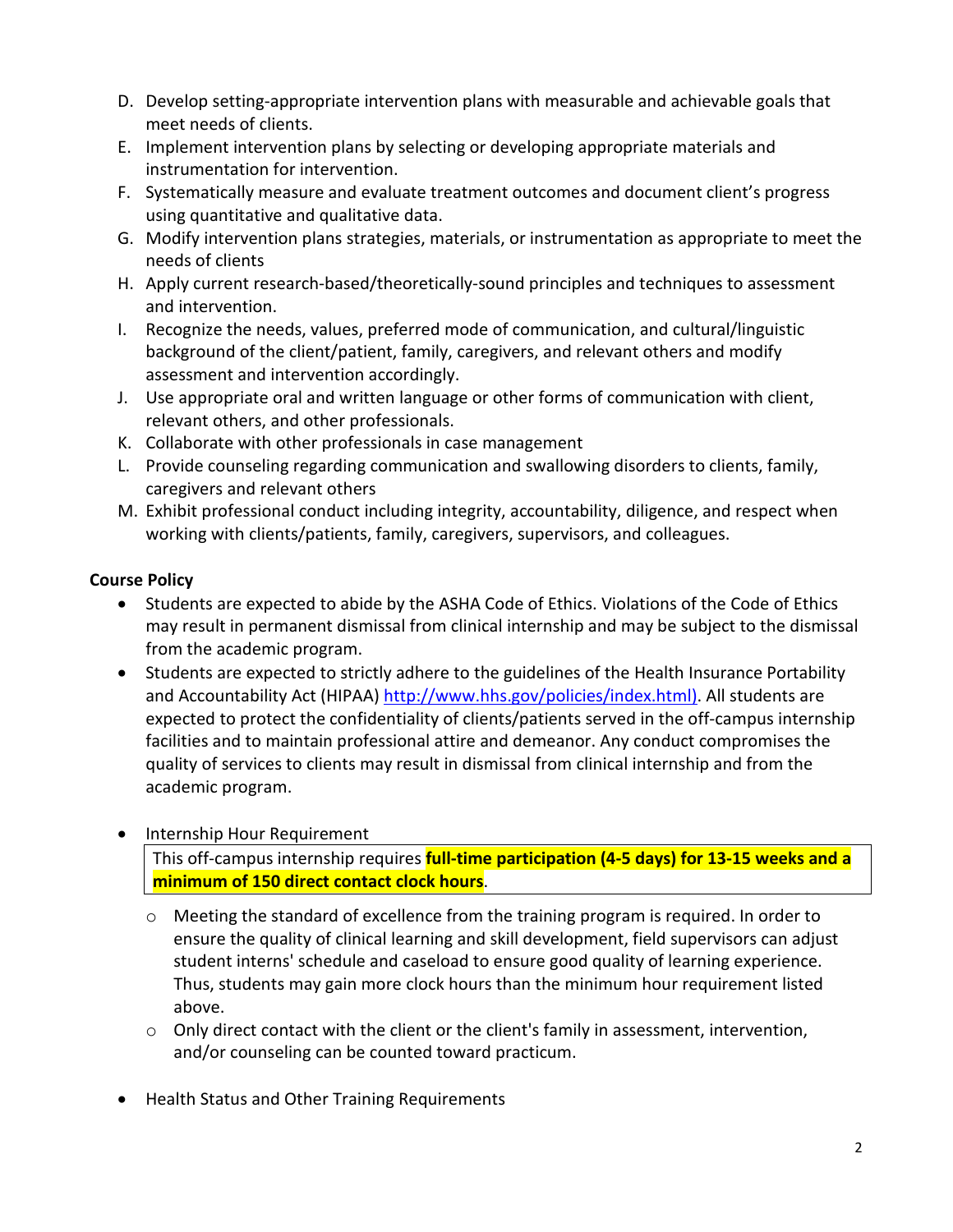- o Most facilities require documented proof of health and training in order to participate in clinical activities. Please check with your individual site manager or supervisor for their requirements.
- o The following items *may be required* before you start the internship
	- Documentation of various immunizations, e.g. measles, mumps, rubella
	- **Documentation of exposure screens, such as tuberculosis (TB)**
	- **Hepatitis B vaccination or signed declination**
	- **Proof of negative drug screen**
	- Training on universal precautions and infection control, e.g. blood borne pathogen and TB prevention
	- Current cardiopulmonary resuscitation (CPR) certification
	- **Completion of HIPAA training**
	- **Fingerprint clearance**
	- **Documentation of health insurance and liability insurance**
- $\circ$  It is the student's responsibility to send the required items directly to the off-campus internship supervisor (or other designated personnel at that facility). The off-campus supervisor has the right to terminate a student's clinical internship if these requirements listed above are not met.
- $\circ$  A copy of the required items should also be submitted to the instructor for the department record.

## **Supervision Policy**

- In the *first week* of the off-campus internship, students must complete the *Internship Information form (link provided on Beachboard)*. This form provides important information regarding the student's placement, including scheduled work hours, duration of placement, and contact information of relevant personnel.
- Supervision is to be provided in accordance with ASHA requirements:
	- o Off-campus internship supervisors must hold a current Certificate of Clinical Competence in Speech-Language Pathology (CCC-SLP) from ASHA. Supervision cannot be provided by individuals with a clinical fellowship (CF).
	- o Direct supervision must be in real time. A supervisor must be available for consultation before or after any clinical service is provided by the student.
	- $\circ$  Supervision of clinical practicum is intended to provide guidance and feedback and to facilitate the student's acquisition of essential clinical skills.
	- $\circ$  The amount of direct supervision must be commensurate with the student's knowledge, skills, and experience, **must be more than 25% of the student's total contact with each client/patient**, and must take place periodically throughout the practicum.
	- o Major clinical decisions (e.g., discharge, diet change, eligibility for service) must be made **only after consultation with supervisor**.
	- o Client contact hours must be accurately recorded by the student and are counted solely for the time the student is in **direct contact** with the client/patient. **You cannot round up to 60 minutes.**
	- o Periodic verbal and written evaluations of student performance have to be given at the field supervisor's discretion and at appropriate time intervals. **Supervision must be sufficient to ensure the welfare of the client/patient.**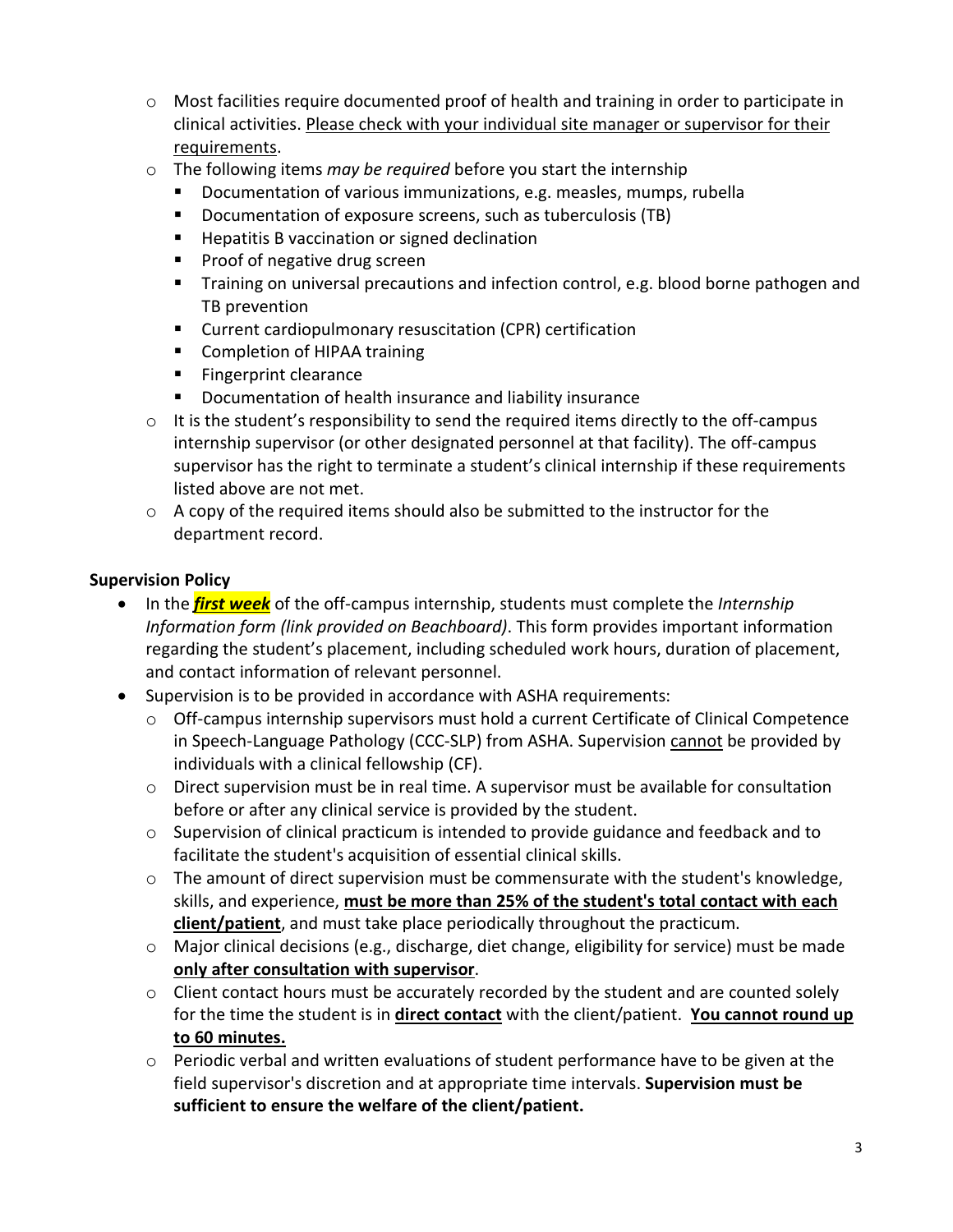- o Formal and comprehensive evaluations must be completed by the off-campus internship supervisor at the mid-semester and at the end of the semester via *Clinical Assessment of Learning Inventory of Performance Streamlined Office Operations (CALIPSO)*.
- Throughout the semester, the course instructor will be in contact with the off-campus internship supervisor to monitor the student's clinical performance and professional conduct. This will be completed via phone call, email exchange, virtual meeting platforms, and/or site visits.
- The frequency of the site visits varies depending on the type of setting, the progress of the student, and the desires of the supervisor or student.
- Off-campus internship supervisors and students should feel free to contact the course instructor if any concerns or questions arise.
- If the student's clinical internship is not progressing effectively, the off-campus internship supervisor and course instructor may terminate the internship. Every effort should first be made to identify and resolve any problems and concerns in an attempt to prevent this outcome.

## **Course Outline/Schedule**

*\*This course schedule/outline is tentative. The instructor reserves the right to change/modify it at anytime*

| <b>Class</b>  | <b>Date</b> | Topic(s)                                                | <b>Assignments (Group 1)</b>                                       | <b>Assignments (Group 2)</b>                                       |  |
|---------------|-------------|---------------------------------------------------------|--------------------------------------------------------------------|--------------------------------------------------------------------|--|
| $\mathbf{1}$  | 1/12/2021   | • Introduction & Course Syllabus                        | • Review previous course work                                      |                                                                    |  |
|               |             | • General internship requirements                       | • Commonly Used Terms Handout                                      |                                                                    |  |
|               |             | • Infection control and prevention                      | • CDC Guide                                                        |                                                                    |  |
|               |             | • Standard precaution                                   | • Book Chapter 6 Health and Safety, p. 171-179 (Hung)              |                                                                    |  |
| $\mathcal{P}$ | 2/9/2021    | • Outcome measure systems                               | · Dijkers, Murphy, & Krellman (2012)                               |                                                                    |  |
|               |             | • Evidence-based practice and ethical<br>considerations | • Self-Reflection Assignment -<br>Part 1                           | n/a                                                                |  |
| 3             | 3/9/2021    | • US health insurance systems                           | • Self-Reflection Assignment -<br>Part 2                           | n/a                                                                |  |
|               |             | • Healthcare coding systems                             | • Documentation in Health Care                                     |                                                                    |  |
| 4             | 4/13/2021   | • Case Presentations                                    | • Documentation Assignment<br>(if observation was not<br>possible) | • Self-Reflection<br>Assignment - Part 1                           |  |
| 5             | 5/11/2021   | • Case Presentations                                    |                                                                    | · Self-Reflection<br>Assignment - Part 2                           |  |
|               |             |                                                         |                                                                    | • Documentation<br>Assignment (if observation<br>was not possible) |  |

### **Certification Standards**

Satisfactory completion of this course is intended to assist students in meeting the following knowledge and skill sections of the American Speech-Language-Hearing Association (ASHA) Standards for the Certificate of Clinical Competence in Speech-Language Pathology, effective January 1, 2020: Standard V-A to Standard V-E. The clinical training component of the graduate program has been designed such that, upon completion, students will meet all of the clinical requirements for ASHA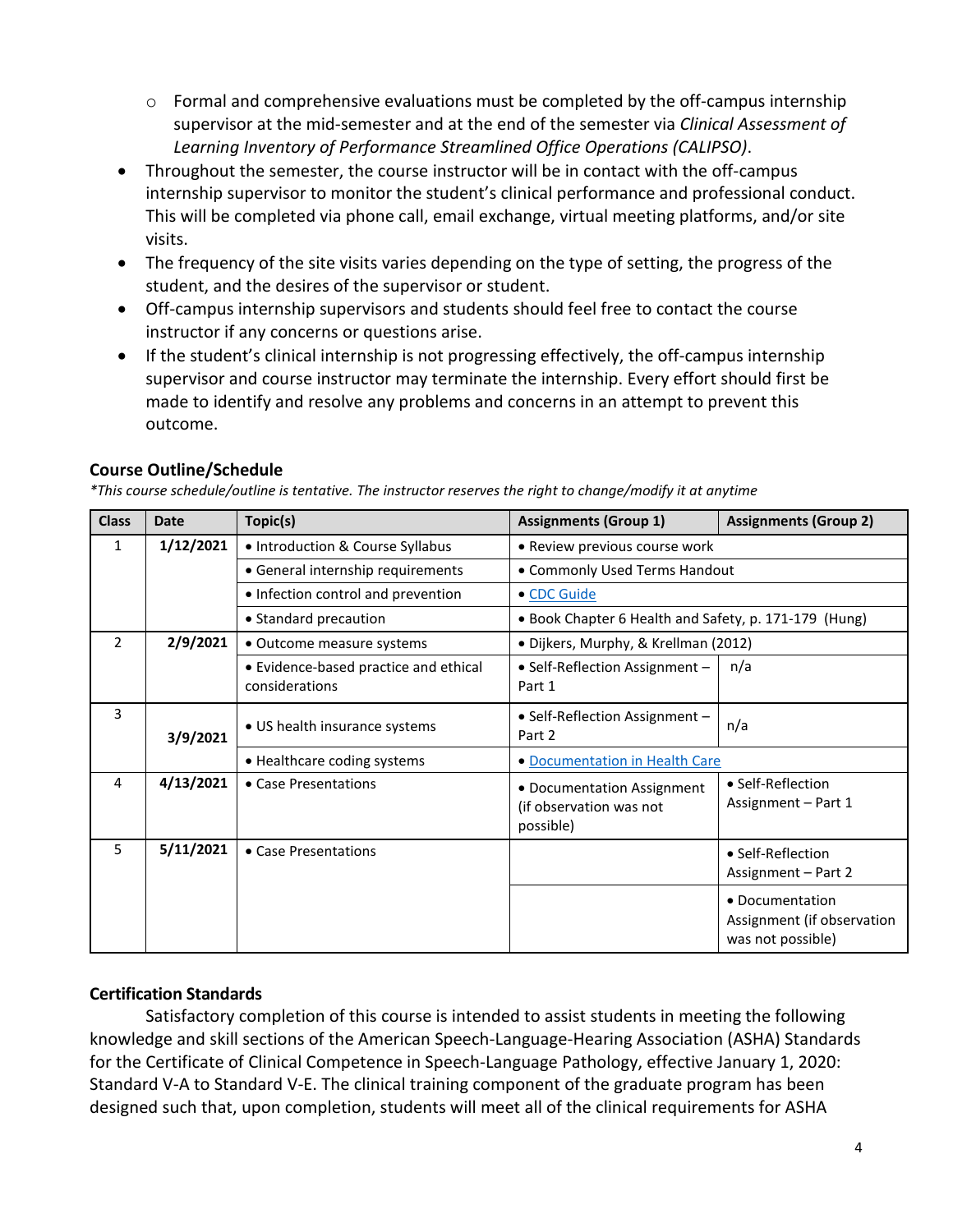certification as a speech-language pathologist and the requirements for California SLP State License and Teaching Credential.

| <b>SLO</b>       | <b>ASHA CCC</b><br><b>Standards</b> | <b>CAA</b><br><b>Competencies</b> | <b>CCTC Standards</b>                             | <b>Evaluation Method</b>                                                                          |
|------------------|-------------------------------------|-----------------------------------|---------------------------------------------------|---------------------------------------------------------------------------------------------------|
| SLO A            | Standard                            | 3.1.1B                            | <b>General Standard 5</b>                         | CALIPSO evaluations, clinical                                                                     |
|                  | V-A to F                            | 3.1.4B                            | SLP Standard 3, 4                                 | documentation                                                                                     |
| SLO B            | Standard<br>V-A to F                | 3.1.4B                            | <b>General Standard 5</b><br>SLP Standard 3, 4    | CALIPSO evaluations, clinical<br>documentation                                                    |
| SLO <sub>C</sub> | Standard<br>V-A to F                | 3.1.2B<br>3.1.3B                  | General Standard 5<br>SLP Standard 3, 4           | CALIPSO evaluations, clinical<br>documentation                                                    |
| SLO <sub>D</sub> | Standard<br>V-A to F                | 3.1.4B                            | <b>General Standard 5</b><br>SLP Standard 3, 4    | CALIPSO evaluations, clinical<br>documentation, site visit rating                                 |
| SLO E            | Standard<br>V-A to F                | 3.1.5B                            | <b>General Standard 5</b><br>SLP Standard 3, 4, 5 | CALIPSO evaluations, clinical<br>documentation, site visit rating                                 |
| SLO F            | Standard<br>V-A to F                | 3.1.5B                            | General Standard 4<br>SLP Standard 4, 5           | CALIPSO evaluations, clinical<br>documentation, site visit rating                                 |
| SLO <sub>G</sub> | Standard<br>V-A to F                | 3.1.5B                            | <b>General Standard 3</b><br>SLP Standard 4, 5    | CALIPSO evaluations, clinical<br>documentation, site visit rating                                 |
| SLO H            | Standard<br>V-A to F                | 3.1.5B<br>3.1.6B                  | <b>General Standard 2</b><br>SLP Standard 4, 5    | CALIPSO evaluations, clinical<br>documentation, site visit rating,<br>case presentation           |
| SLO <sub>1</sub> | Standard<br>$V-A$                   | 3.1.1B                            | <b>General Standard 2</b><br>SLP Standard 4, 5    | CALIPSO evaluations, clinical<br>documentation, site visit rating,<br>case presentation           |
| SLO J            | Standard<br>$V-A$                   | 3.1.1B<br>3.1.6B                  | General Standard 3, 4<br>SLP Standard 4, 5        | CALIPSO evaluations, clinical<br>documentation, site visit rating,<br>case presentation           |
| SLO K            | Standard<br>V-A                     | 3.1.1B<br>3.1.6B                  | General Standard 4, 6                             | CALIPSO evaluations, clinical<br>documentation, site visit rating                                 |
| SLO <sub>L</sub> | Standard<br>$V-A$                   | 3.1.1B                            | <b>General Standard 4</b>                         | CALIPSO evaluations, clinical<br>documentation, site visit rating                                 |
| SLO <sub>M</sub> | Standard<br>$V-A$                   | 3.1.1B                            | <b>General Standard 4</b>                         | CALIPSO evaluations, clinical<br>documentation, site visit rating<br>Attendance and participation |

For detailed information, please visit

- ASHA 2020 Standards for the Certificate of Clinical Competence in Speech-Language Pathology: <https://www.asha.org/Certification/2020-SLP-Certification-Standards/>
- CAA 2017 Standards for Accreditation: [https://caa.asha.org/wp-content/uploads/Accreditation-Standards-](https://caa.asha.org/wp-content/uploads/Accreditation-Standards-Documentation-Guidance.pdf)[Documentation-Guidance.pdf](https://caa.asha.org/wp-content/uploads/Accreditation-Standards-Documentation-Guidance.pdf)
- California Commission on Teacher Credentialing: [https://www.ctc.ca.gov](https://www.ctc.ca.gov/)

#### **Methods of Evaluation**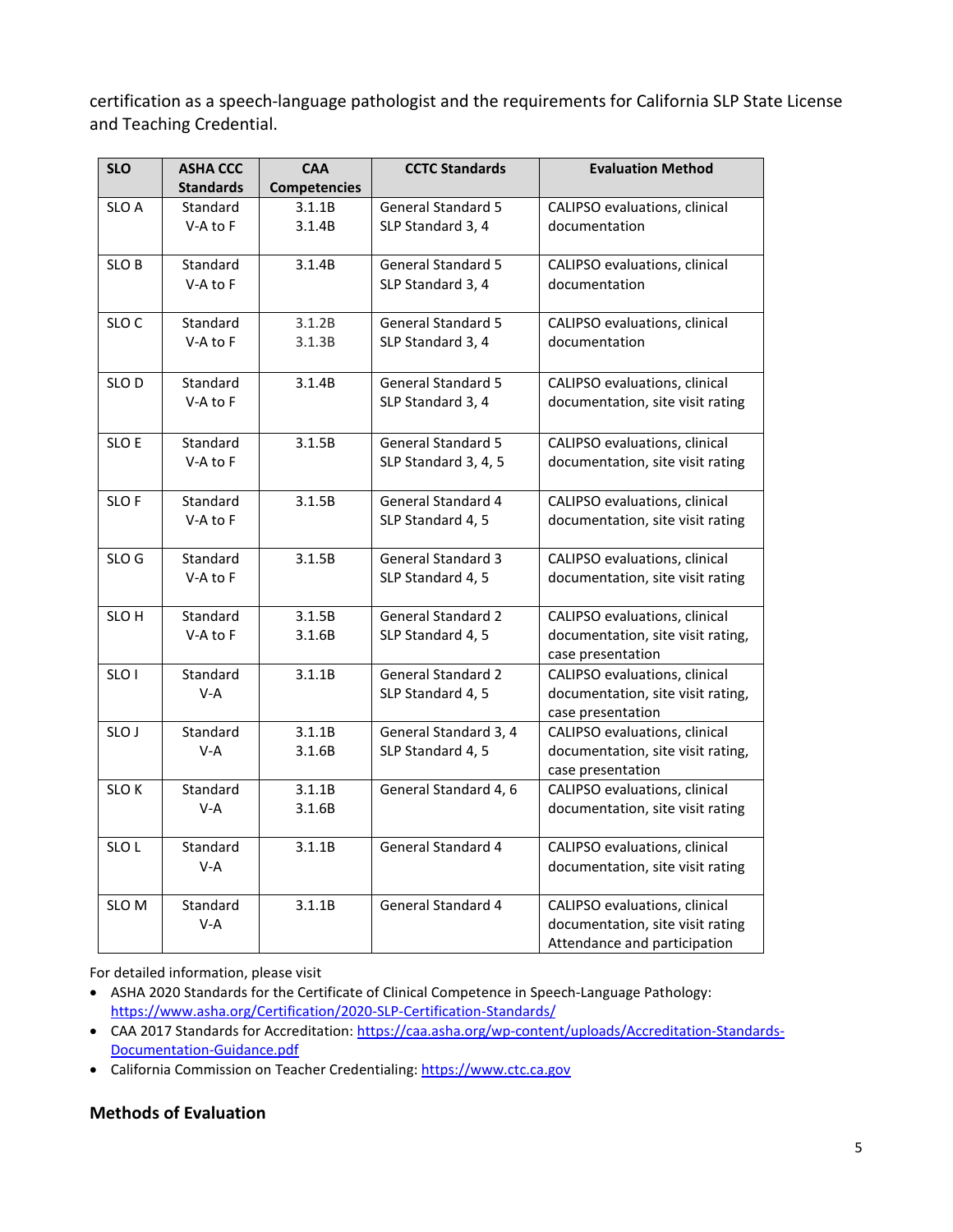- Attendance and participation in the filed internship experience and monthly mandatory meetings
- Clinical performance and the development of clinical skills
	- o For the clinical skill and performance evaluations, the field supervisor will use the *Clinical Assessment of Learning Inventory of Performance Streamlined Office Operations (CALIPSO)* to evaluate the student's clinical skills, competencies, and overall performance.
	- $\circ$  The evaluations will be completed at the mid-semester and the end of semester by the student's field supervisor(s).
	- o Major areas included in the evaluations are:
		- Clinical Skills: Skills of conducting assessment and implementing treatment intervention, such as the clinician's ability to select, administer, score, and interpret assessment and the ability to plan, implement, and document therapy outcomes. This section may not be applicable until the student clinician is in a position to complete diagnostic evaluations or implement treatment interventions.
		- Interpersonal Skills: Skills in this area reflect a student clinician's ability to interact, communicate, and build relationships with clients/patients, family members, caregivers, supervisors, and other professionals.
		- Professional Management: Essential skills for a student clinician to function as a responsible professional in the work setting.
- Clinical Documentation
	- o Including but not limited to diagnostic/evaluation reports, therapy plans, daily/progress notes, and discharge reports
	- o *Clinical Hours*

The student clinician is responsible for keeping track of the number of practicum hours. The documentation of clock hours is managed via the *Clinical Assessment of Learning Inventory of Performance Streamlined Office Operations (CALIPSO)*. The student is advised to submit clock hours for approval on a *weekly* basis. **Clinical clock hours cannot be rounded up.**

o *Session Documentation*

The student clinician should be required to complete the paperwork used by professionals at the work setting. In addition, session plans may be required to help the student clinician better develop the structure of the sessions.

o *Clinical Notes/Reports*

It is highly recommended that supervisors require the student to submit reports and/or notes on each client seen. It is suggested that these notes and/or reports be submitted in draft before the material is included in a patient chart or client file.

- Observation of Clinic Session
	- o This is to evaluate the student's clinical skill development, clinical competencies, and overall performance
	- o The frequency of the site visits will vary depending on the type of setting, the progress of the student, and the desires of the supervisor or student.
- Self-Evaluation Assignment
	- o This is to evaluate the student's self-reflection and growth in clinical competencies and clinical skills.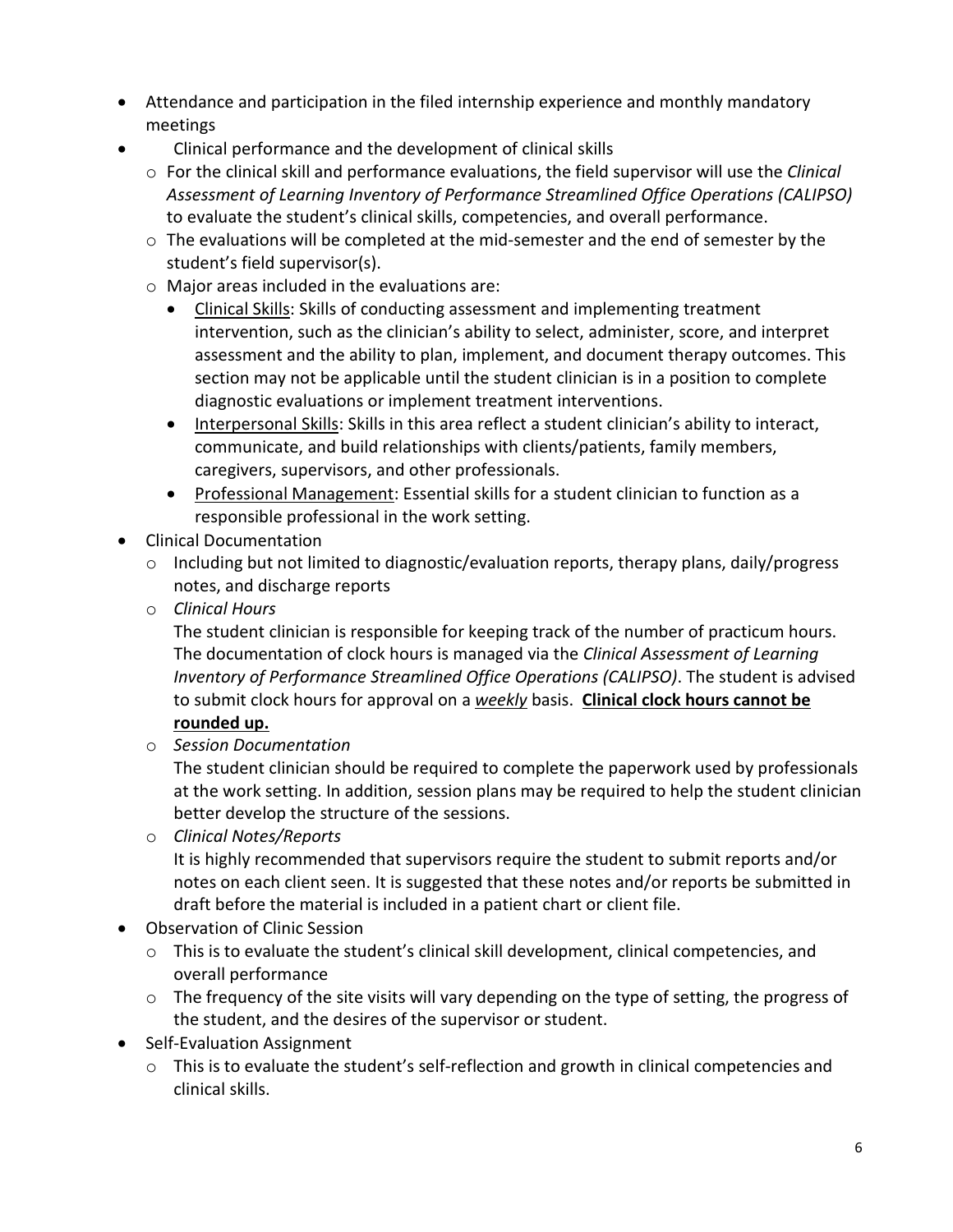- o During week 4 of the internship, student will answer a series of questions. During week 10 of the internship, student will submit responses to another series of questions.
- Case Presentation Assignment
	- o 5-10-minute individual PowerPoint presentation
	- o Detailed outline will be distributed separately
- Interpersonal skills and professional development

#### **Grading Policy**

Student clinicians will be evaluated through their performance clinically, through documentation, and by evaluation of personal, social and behavioral qualities. The student's clinical performance will be closely monitored by the off-campus internship supervisor and the instructor throughout the semester. Students will be given feedback about their performance, such as strengths and areas that need improvement during a mid-semester and final evaluations. Additionally, other related factors will be taken into consideration in order to reflect the overall performance, such as modifications based on the supervisor's feedback, collaboration, flexibility, and willingness to assist others. Student clinicians are expected to take an active role in developing their clinical and professional skills.

Grades will be assigned based on the field supervisor's rating, instructor's field observation/, competencies, work ethic (such as attendance, collaboration with other professionals), and interpersonal skills.

| <b>Assessment Description</b>          | <b>Points</b> | % of Course | <b>SLO</b>         | <b>ASHA</b> |
|----------------------------------------|---------------|-------------|--------------------|-------------|
|                                        |               | Grade       |                    | Competency  |
| Attendance and participation           | 20            | 10%         | SLO M              | V-B         |
| Observation or Clinic Documentation    | 20            | 10%         | SLO A-M            | V-A to V-F  |
| Mid-semester evaluation                | 40            | 20%         | SLO A-M            | V-A to V-F  |
| Final evaluation                       | 40            | 20%         | SLO A-M            | V-A to V-F  |
| Self-Reflection Assignments            | 30            | 20%         | SLO D-J, M         | V-A to V-F  |
| Case presentation assignment           | 40            | 10%         | SLO <sub>H-J</sub> | $V-B, V-F$  |
| Oral language, interpersonal qualities | 10            | 10%         | SLO I-M            | V-A         |
| <b>Total</b>                           | 200           | 100%        |                    |             |

The midterm evaluation, final evaluation and site visit observation will be graded based on the ASHA Competency Ratings:

## Independent  $(I) = 4.0$  points Skill demonstration meets standards and the student is independent in performance of a desired skill. The student demonstrates clear and consistent knowledge demonstration clinically of the desired skill. Minimal-to-no assistance from the supervisor is required. Interactions with the supervisor relative to this skill are collaborative only, without direct instructor assistance or guidance required.

#### Adequate with Support (AS) = 3.0 points

Skill demonstration approaches standard and is adequate with instructor support. The student evidences knowledge of and consistent demonstration of a desired skill but independence without the supervisor's assistance or guidance is not evident. Intermittent assistance or guidance from the supervisor is required.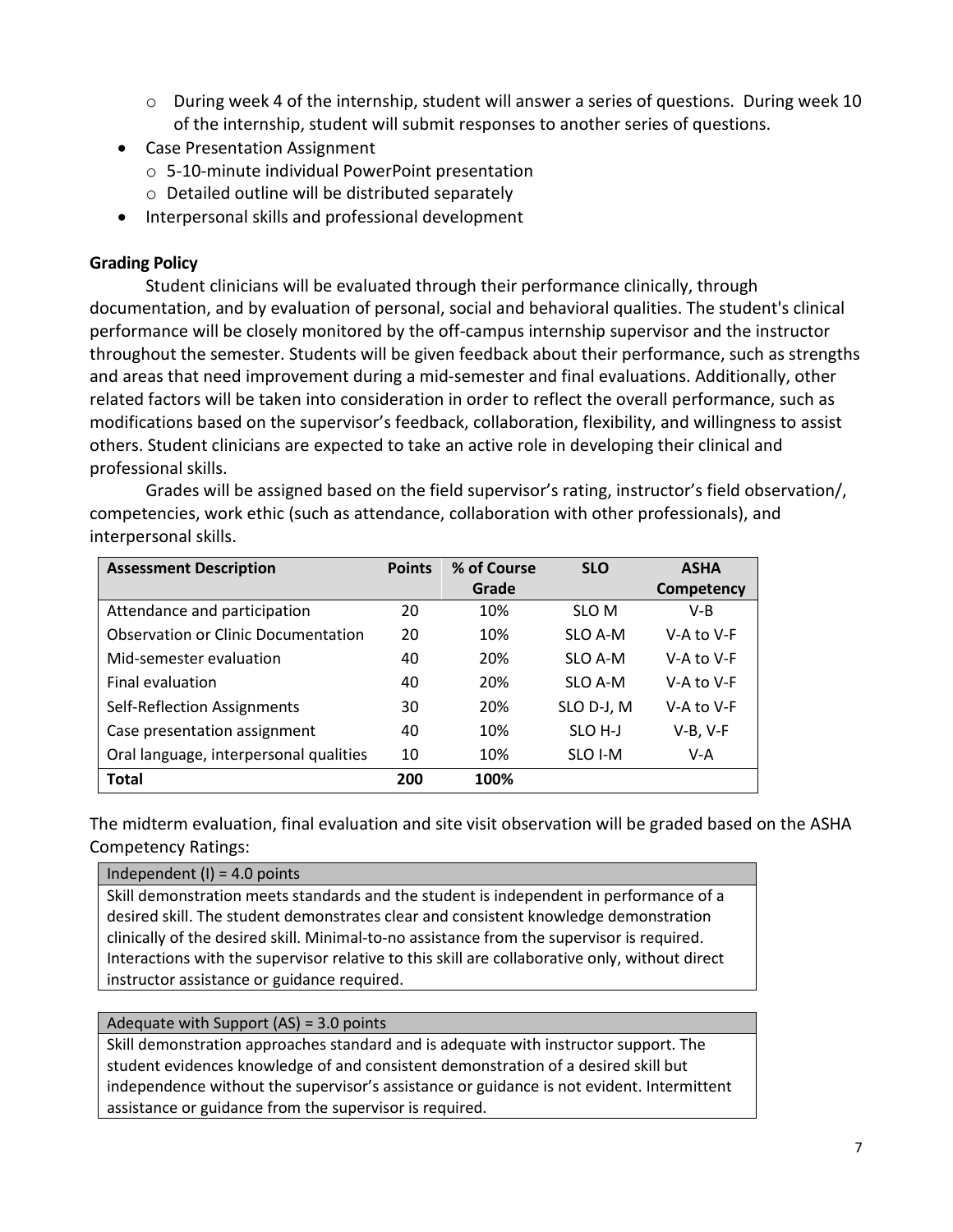#### Emerging  $(E) = 2.0$  points

Skill development is emerging. The student evidences some knowledge of and intermittent ability to demonstrate a desired skill. Consistent demonstration and clear knowledge is not evident. Additional instruction and guidance from the supervisor is required. One-to-one demonstrations from the supervisor is not required.

Minimal/Not Begun (MNB) = 1.0 point

Skill development is minimal or not begun. The student demonstrates minimal knowledge of or ability to demonstrate a desired skill with significant supervisor support. The student requires consistent supervisor assistant and guidance AND one-to-one demonstration of skill development.

Grades are distributed as follows (total points for this course is 200 points):

| 90-100%<br>(180 points and above)      |       | = A Performance at the highest level showing<br>sustained excellence.         |
|----------------------------------------|-------|-------------------------------------------------------------------------------|
| 80-89%<br>$(160-179.9 \text{ points})$ | $=$ B | Performance at high level showing consistent and<br>effective achievement.    |
| 70-79%<br>(140-159.9 points)           |       | = C Performance at an adequate level meeting basic<br>requirements.           |
| 60-69%<br>$(120-139.9 \text{ points})$ |       | = D Performance is less than adequate meeting<br>minimum course requirements. |
| Below 60%<br>(Less than 120 points)    |       | = F Performance in which minimal course<br>requirements have not been met.    |

The student is required to obtain a grade of A or B in order to pass the internship. A grade of "C" or below will be considered to have not met the minimal competency requirement in ASHA Standards for the Certificate of Clinical Competence in Speech-Language Pathology. A grade of "C" or lower will be considered a fail. If the student earns a grade of C or lower, the following remediation will take effect:

- The student is required to repeat the internship.
- The student's clinical hours will not be signed until the second rotation is completed and passed.
- Failure in the internship has the same consequences as failing an academic course. Administration Committee may recommend withdrawal from the academic program.

The instructor reserves the right to adjust the final grade (either up or down) in order to most accurately reflect the student's performance, consistent with the University's definitions for graduate grade assignment, as discussed in University Course Catalog, under General Regulations and Procedures: Grades and Grading Procedures.

### **Attendance Policy**

Attending monthly class meetings is **Mandatory**. Fail to attend these meetings may affect your grade of this course.

All scheduled absences must be **approved by both the off-campus internship supervisor** and the instructor. Excused absences will only be accepted with official documentation, such as a doctor's note, jury summons, etc.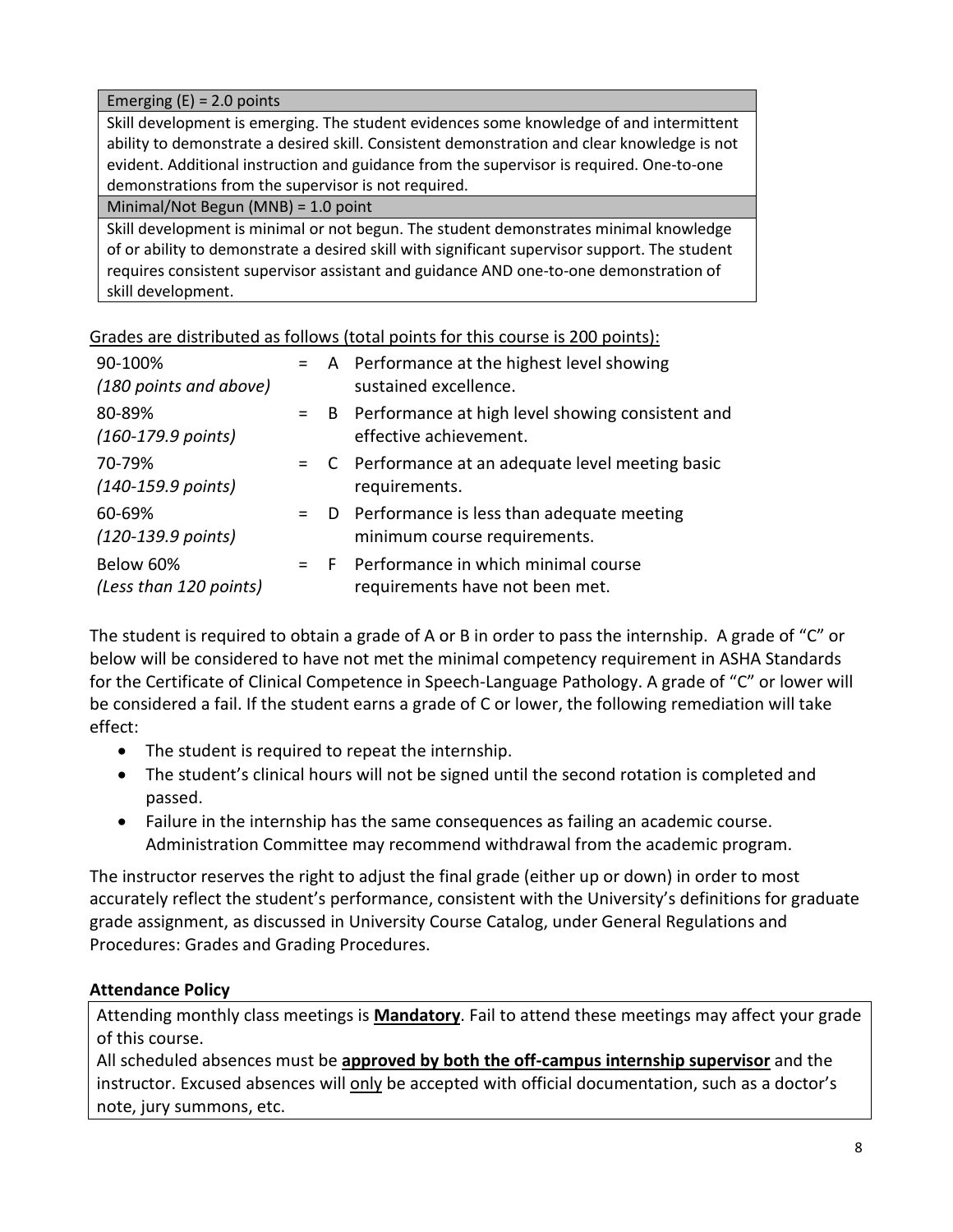Students may have a valid reason to miss a class. When any of the following reasons directly conflict with class meeting times, students are responsible for informing faculty members, of the reason for the absence and for arranging to make up missed assignments, tests, quizzes, and class work insofar as this is possible. Excused absences include, but are not limited to:

- A. Illness or injury to the student, or medical condition, including those related to pregnancy
- B. Death, injury, or serious illness of an immediate family member. An immediate family member is defined as a close relative, or a person residing in the immediate household of the student
- C. Religious reasons (California Education Code section 89320)
- D. Jury duty, military service, or government obligation
- E. University sanctioned or approved activities (examples include but are not limited to: artistic performances, participation in scholarly conferences and presentations, intercollegiate athletic activities, student government, required class field trips, etc.)

Faculty members are not obligated to consider other absences as excused. The earliest possible notification is preferred for all excused absences. Advance notification minimally one week in advance is required and verification may be requested for the following absences: Jury duty, military service, or other government obligation; religious reasons; universitysanctioned or approved activities.

## **Appropriate Attire/Professional Conduct**

Student clinicians are expected to dress in professional attire and conduct themselves in a professional manner during all clinical appointments. Please check specific dress code policies specific to your placement sites.

### **Statement of Non-discrimination**

California State University, Long Beach is committed to maintaining an inclusive learning community that values diversity and fosters mutual respect. All students have the right to participate fully in university programs and activities free from discrimination, harassment, sexual violence, and retaliation. Students who believe they have been subjected to discrimination, harassment, sexual violence, or retaliation on the basis of a protected status such as age, disability, gender, gender identity/expression, sexual orientation, race, color, ethnicity, religion, national origin, veteran/veteran status or any other status protected by law, should contact the Office of Equity & Diversity at (562) 985-8256, University Student Union (USU) Suite 301, [http://www.csulb.edu/depts/oed/.](http://www.csulb.edu/depts/oed/)

## **Statement of Accessibility**

All instructors shall be familiar with best practices in making their syllabus and course documents accessible to all students and upon request provide the format need for the student. Instructors can access best practices at the following link.

[http://www.csulb.edu/divisions/aa/academic\\_technology/itss/course\\_materials/accessibility/](http://www.csulb.edu/divisions/aa/academic_technology/itss/course_materials/accessibility/)

## **Accommodation**

It is the student's responsibility to notify the instructor in advance of the need for accommodation of a university verified disability (PS 11-07, Course Syllabi and Standard Course Outlines).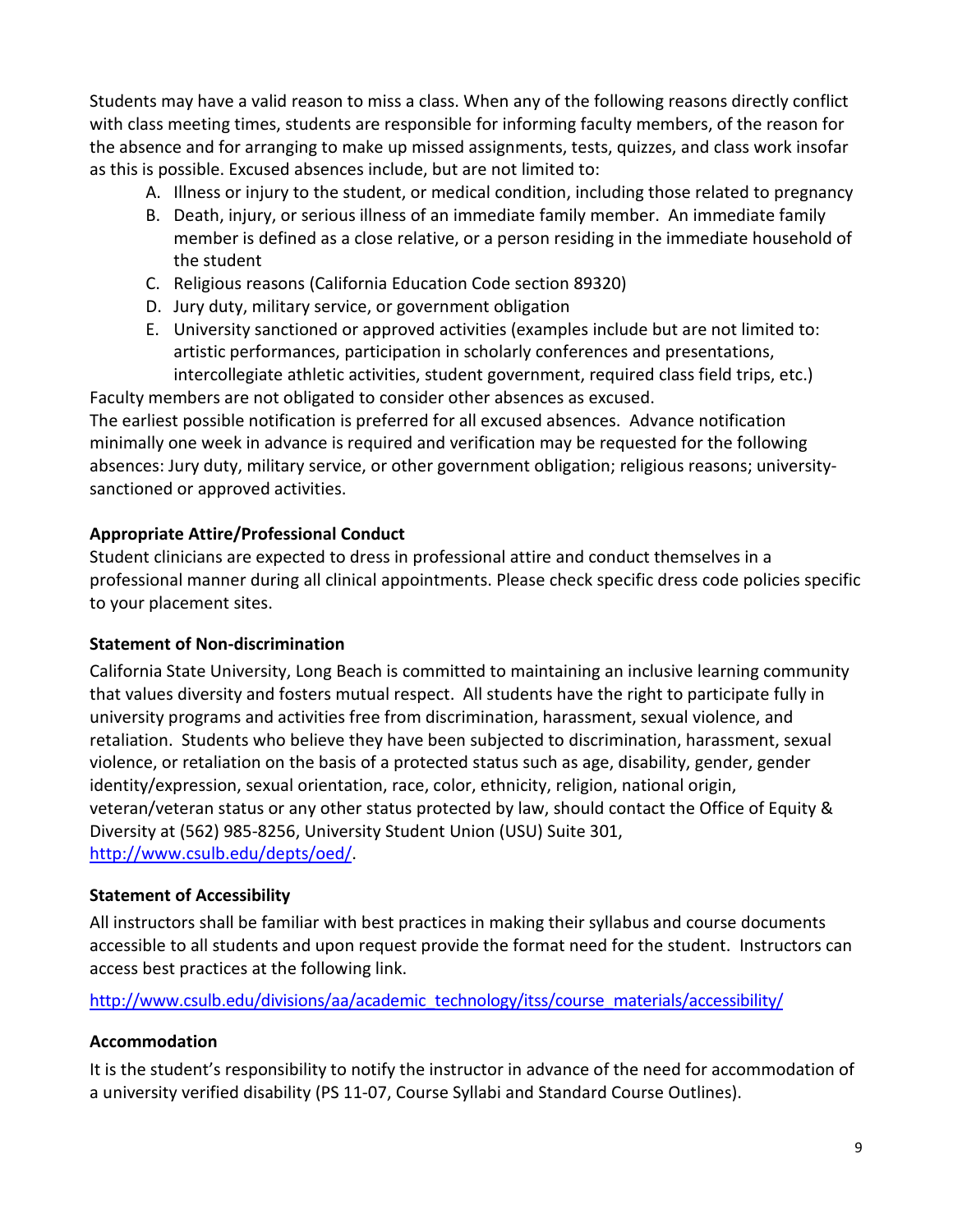Students needing special consideration for class format and schedule due to religious observance or military obligations must notify the instructor in advance of those needs.

Students who require additional time or other accommodation for assignments must secure verification/assistance from the Bob Murphy Access Center (BMAC) office located at Student Success Center (SSC) Room 110. The telephone number is (562)985.7183.

Accommodation is a process in which the student, DSS, and instructor each play an important role. Students contact DSS so that their eligibility and need for accommodation can be determined. DSS identifies how much time is required for each exam. The student is responsible for discussing his/her need with the instructor and for making appropriate arrangements. Students who are eligible to receive accommodation should present an Accommodation Cover Letter and a DSS Student/Teacher Testing Agreement Form to the instructor as early in the semester as possible, but no later than a week before the first test. (It takes one week to schedule taking an exam at the DSS office.) The instructor welcomes the opportunity to implement the accommodations determined by DSS. Please ask the instructor if you have any questions.

## **Cheating and Plagiarism (CSULB Catalog, AY 2018-2019)**

### Definition of Plagiarism

Plagiarism is defined as the act of using the ideas or work of another person or persons as if they were one's own, without giving credit to the source. Such an act is not plagiarism if it is ascertained that the ideas were arrived at through independent reasoning or logic or where the thought or idea is common knowledge. Acknowledge of an original author or source must be made through appropriate references, i.e., quotation marks, footnotes, or commentary. Examples of plagiarism include, but are not limited to, the following: the submission of a work, either in part or in whole, completed by another; failure to give credit for ideas, statements, facts or conclusions which rightfully belong to another; in written work, failure to use quotation marks when quoting directly from another, whether it be a paragraph, a sentence, or even a part thereof; or close and lengthy paraphrasing of another's writing or programming. A student who is in doubt about the extent of acceptable paraphrasing should consult the instructor. Students are cautioned that, in conducting their research, they should prepare their notes by (a) either quoting material exactly (using quotation marks) at the time they take notes from a source; or (b) departing completely from the language used in the source, putting the material into their own words. In this way, when the material is used in the paper or project, the student can avoid plagiarism resulting from verbatim use of notes. Both quoted and paraphrased materials must be given proper citations.

### Definition of Cheating

Cheating is defined as the act of obtaining or attempting to obtain or aiding another to obtain academic credit for work by the use of any dishonest, deceptive or fraudulent means. Examples of cheating during an examination would include, but not be limited to the following: copying, either in part or in whole, from another test or examination; discussion of answers or ideas relating to the answers on an examination or test unless such discussion is specifically authorized by the instructor; giving or receiving copies of an exam without the permission of the instructor; using or displaying notes; "cheat sheets," or other information or devices inappropriate to the prescribed test conditions, as when the test of competence includes a test of unassisted recall of information, skill, or procedure; allowing someone other than the officially enrolled student to represent the same. Also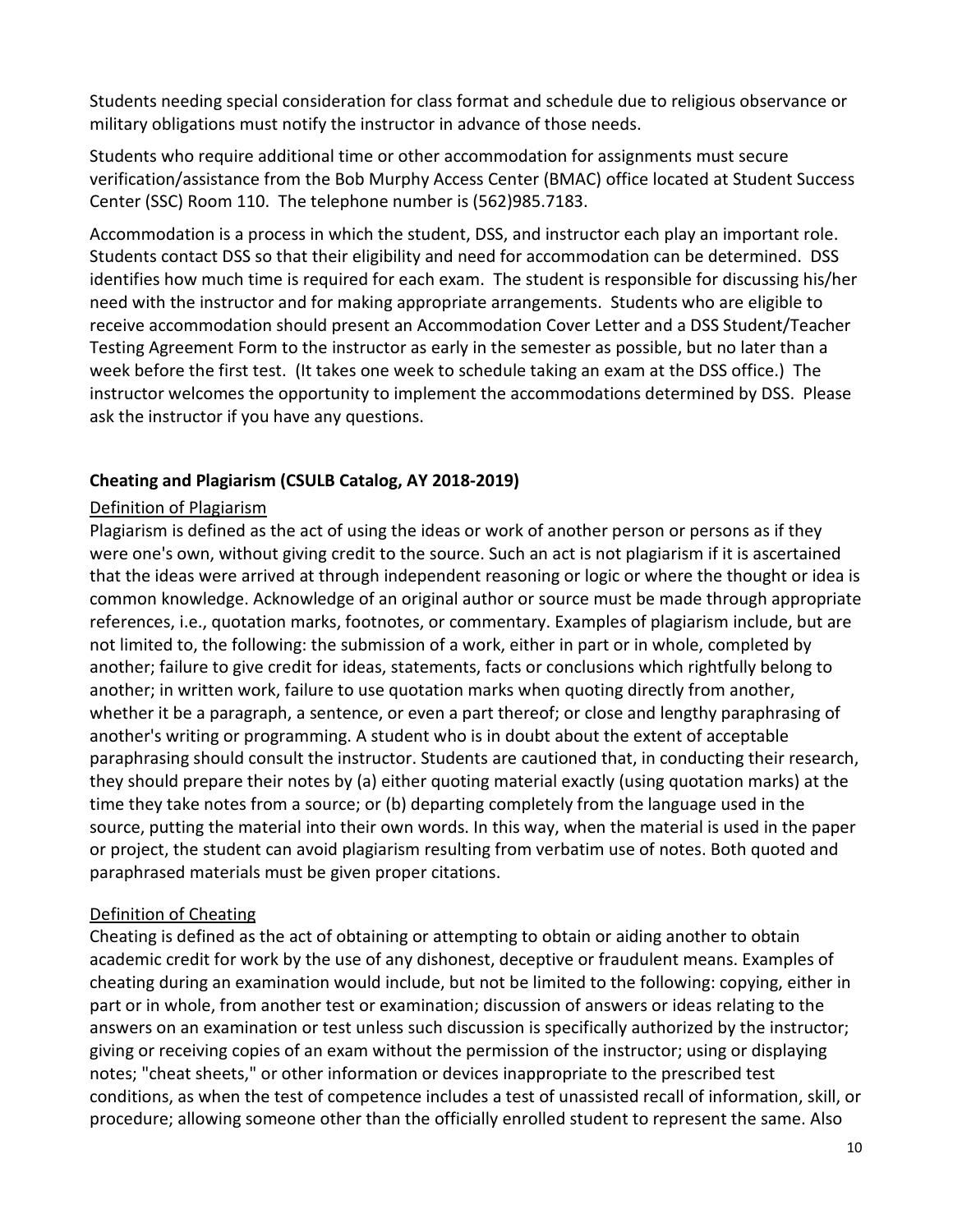included are plagiarism as defined and altering or interfering with the grading procedures. It is often appropriate for students to study together or to work in teams on projects. However, such students should be careful to avoid use of unauthorized assistance, and to avoid any implication of cheating, by such means as sitting apart from one another in examinations, presenting the work in a manner which clearly indicates the effort of each individual, or such other method as is appropriate to the particular course.

### Academic Action

"One or more of the following academic actions are available to the faculty member who finds a student has been cheating or plagiarizing. These options may be taken by the faculty member to the extent that the faulty member considers the cheating or plagiarism to manifest the student's lack of scholarship or to reflect on the student's lack of academic performance in the course. These actions may be taken without a request for or before the receipt of a Report from the Academic Integrity Committee.

- A. Review no action.
- B. An oral reprimand with emphasis on counseling toward prevention of further occurrences;
- C. A requirement that the work be repeated;
- D. Assignment of a score of zero (0) for the specific demonstration of competence, resulting in the proportional reduction of final course grade;
- E. Assignment of a failing final grade;
- F. Referral to the Office of Judicial Affairs for possible probation, suspension, or expulsion."

## **Withdrawal Policy**

Regulations governing the refund of student fees in the California State University system are prescribed by the CSU Board of Trustees; see California Code of Regulations, Title 5, Education, Section 41802.

## *Withdrawal during the first two weeks of instruction*

Students may withdraw during this period and the course will not appear on their permanent records.

## *Withdrawal after the second week of instruction and prior to the final three weeks of the regular semester (20% of a non-standard session) of instruction:*

Withdrawals during this period are permissible only for serious and compelling reasons. The approval signatures of the instructor and department chair are required. The request and approvals shall state the reasons for the withdrawal. Students should be aware that the definition of "serious and compelling reasons" as applied by faculty and administrators may become narrower as the semester progresses. Copies of such approvals are kept on file by Enrollment Services.

## *Withdrawal during the final three weeks of instruction:*

Withdrawal during the final three weeks of instruction are not permitted except in cases such as accident or serious illness where the circumstances causing the withdrawal are clearly beyond the student's control and the assignment of an Incomplete is not practical. Ordinarily, withdrawal in this category will involve total withdrawal from the campus except that a Credit/No Credit grade or an Incomplete may be assigned for other courses in which sufficient work has been completed to permit an evaluation to be made. Request for permission to withdraw under these circumstances must be made in writing on forms available from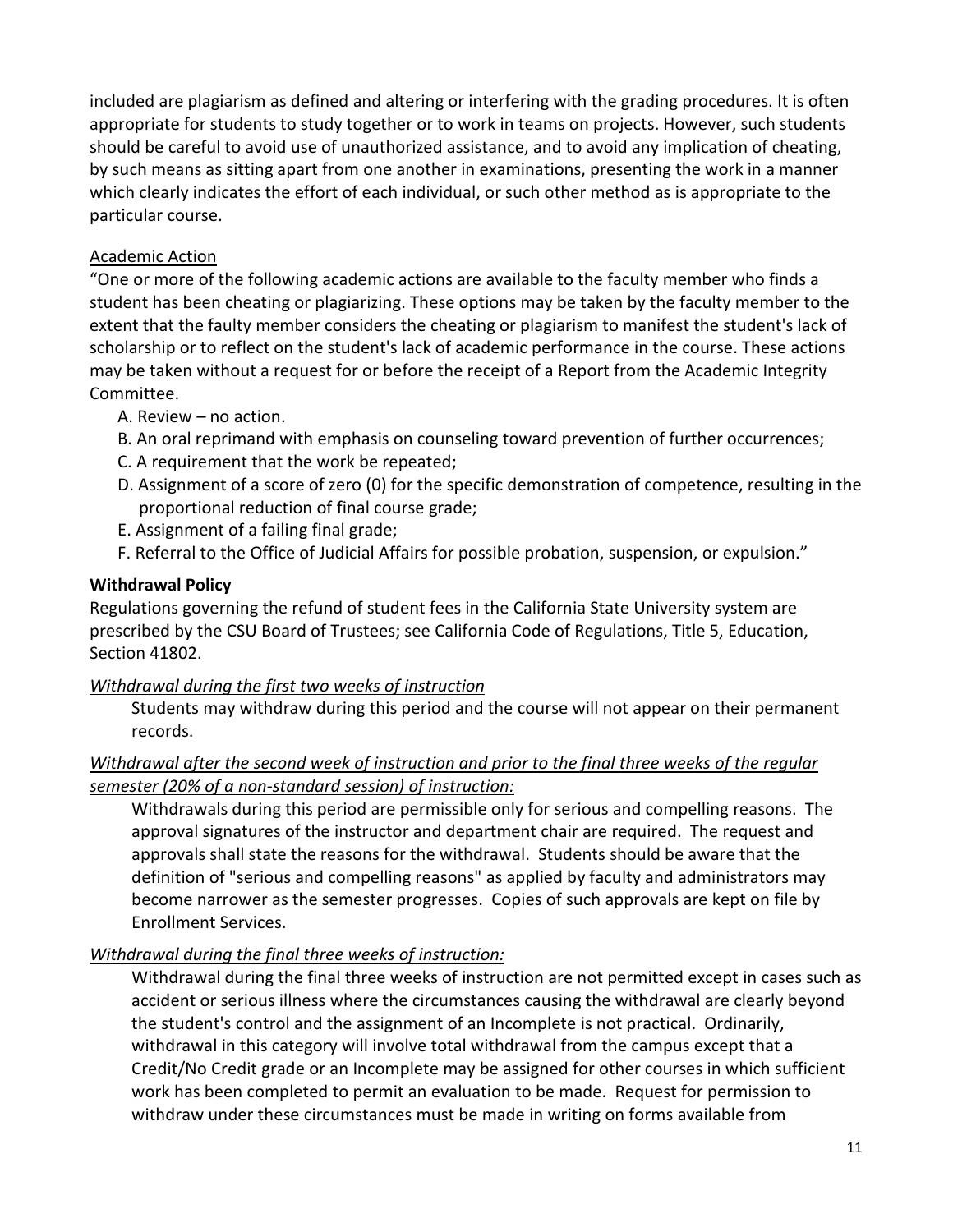Enrollment Services. The requests and approvals shall state the reasons for the withdrawal. These requests must be approved by the instructor of record, department chair (or designee), college dean (or designee), and the academic administrator appointed by the president to act in such matters. Copies of such approvals are kept on file by Enrollment Services.

## *Limits on Withdrawal:*

No undergraduate student may withdraw from more than a total of 18 units. This restriction extends throughout the entire undergraduate enrollment of a student at CSULB for a single graduation, including special sessions, enrollment by extension, and re-enrolling after separation from the University for any reason. The following exceptions apply:

- Withdrawals prior to the end of the second week of a semester (13%) of instruction at CSULB,
- Withdrawals in terms prior to fall 2009 at CSULB,
- Withdrawals at institutions other than CSULB, and
- Withdrawals at CSULB for exceptional circumstances such as serious illness or accident (the permanent academic record will show these as a WE to indicate the basis for withdrawal).

### *Medical Withdrawal:*

CSULB may allow a student to withdraw without academic penalty from classes if the following criteria are met:

- A completed Medical Withdrawal Form, including any required documentation, is submitted to Enrollment Services before the end of the semester, and
- The student presents evidence to demonstrate that a severe medical or debilitating psychological condition prevented the student from attending and/or doing the required work of the courses to the extent that it was impossible to complete the courses.

### **Campus Behavior**

### Civility Statement

California State University, Long Beach, takes pride in its tradition of maintaining a civil and nonviolent learning, working, and social environment. Civility and mutual respect toward all members of the University community are intrinsic to the establishment of excellence in teaching and learning. They also contribute to the maintenance of a safe and productive workplace and overall healthy campus climate. The University espouses and practices zero tolerance for violence against any member of the University community (i.e., students, faculty, staff, administrators, and visitors). Violence and threats of violence not only disrupt the campus environment, they also negatively impact the University's ability to foster open dialogue and a free exchange of ideas among all campus constituencies (CSULB Catalog, AY 2015-2016, p. 855).

### Preferred Gender Pronoun

This course affirms people of all gender expressions and gender identities. If you prefer to be called a different name than what is on the class roster, please let me know. Feel free to correct me on your preferred gender pronoun. You may also change your name for BeachBoard and MyCSULB without a legal name change. To submit a request, go to MyCSULB/Personal Information/Names. If you have any questions or concerns, please do not hesitate to contact me.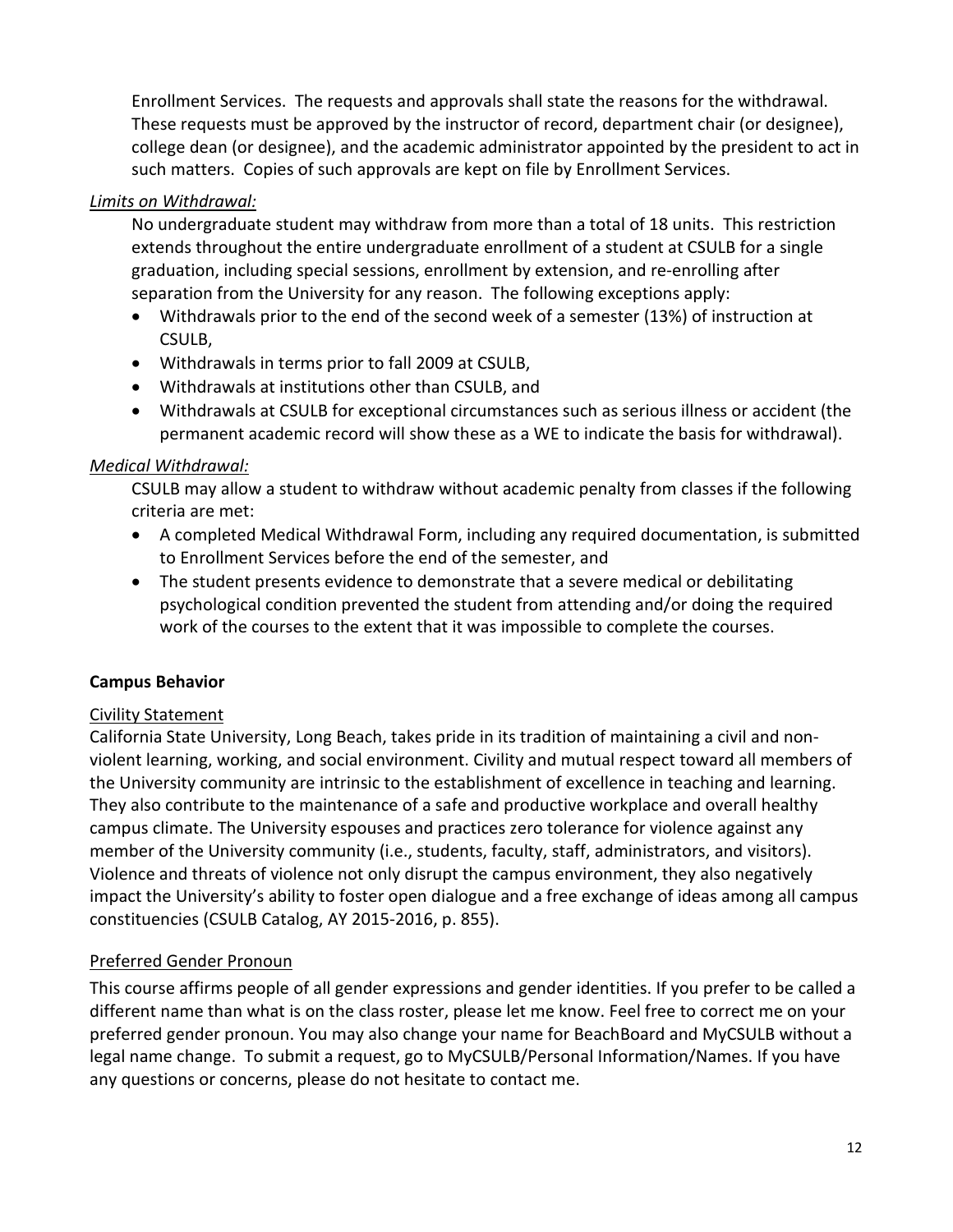## Accommodations for Religious Holidays & Military Service

Students needing special consideration for class schedules due to religious observance or military obligations must notify the instructor at least one week in advance; for those established religious observances, the instructor should be notified during the first week of instruction.

### Classroom Expectations

All students of the California State University system must adhere to the Student Conduct Code as stated in Section 41301 of the Title 5 of the California Code of Regulations as well as all campus rules, regulations, codes and policies. Students as emerging professionals are expected to maintain courtesy, respect for difference, and respect for the rights of others.

### Students **may not record (audio or video)** in this class except in accordance with ADA

accommodations approved by the Bob Murphy Access Center (BMAC), which need to be submitted in writing to the instructor according the BMAC guidelines. Any recordings made in connection with a disability accommodation are for the student's personal academic use **only** and may not be distributed in any manner to any other individual.

## *\*Alternative Mode of Instruction (AMI) Considerations:* **Zoom Netiquette**

This term refers to etiquette with technology while using Zoom. A few things to keep in mind are:

- Dress appropriately as if you were sitting in a face-to-face class.
- While not required, **it is strongly suggested you keep your video on to maintain the strong interpersonal quality of a traditional face to face class.** If there are personal circumstances preventing you from keeping your video on, please reach out to me directly to discuss alternative ways of maintain active classroom engagement.
- Think about your background remove items that may be distracting to others, including distracting virtual backgrounds. I suggest sitting in front of a blank wall if you can.
- Speak to the camera and not the screen.
- Raise your hand to speak and don't interrupt others while speaking.
- Keep microphone muted when you are not speaking—this will prevent inadvertent noises, such as coughs, rattling papers, or chair squeaks, from interrupting others
- Make use of Zoom's chat function.
- Use your full name to identify yourself in Zoom.
- Close any windows or programs open on your device that are unrelated to your meeting.

For further information, please see "Zoom Meetings Best Practices" from California State University, Long Beach at [https://www.csulb.edu/academic-technology-services/instructional-design/zoom](https://www.csulb.edu/academic-technology-services/instructional-design/zoom-meetings-best-practices)[meetings-best-practices](https://www.csulb.edu/academic-technology-services/instructional-design/zoom-meetings-best-practices)

### Unprofessional and Disruptive Behavior

It is important to foster a climate of civility in the classroom where all are treated with dignity and respect. Therefore, students engaging in disruptive or disrespectful behavior in class will be counseled about this behavior. If the disruptive or disrespectful behavior continues, additional disciplinary actions may be taken.

## **Social Media Policy**

Social media is an umbrella term that encompasses the various activities that integrate technology, social interaction, and content creation. Social media includes technology (computers, phones,